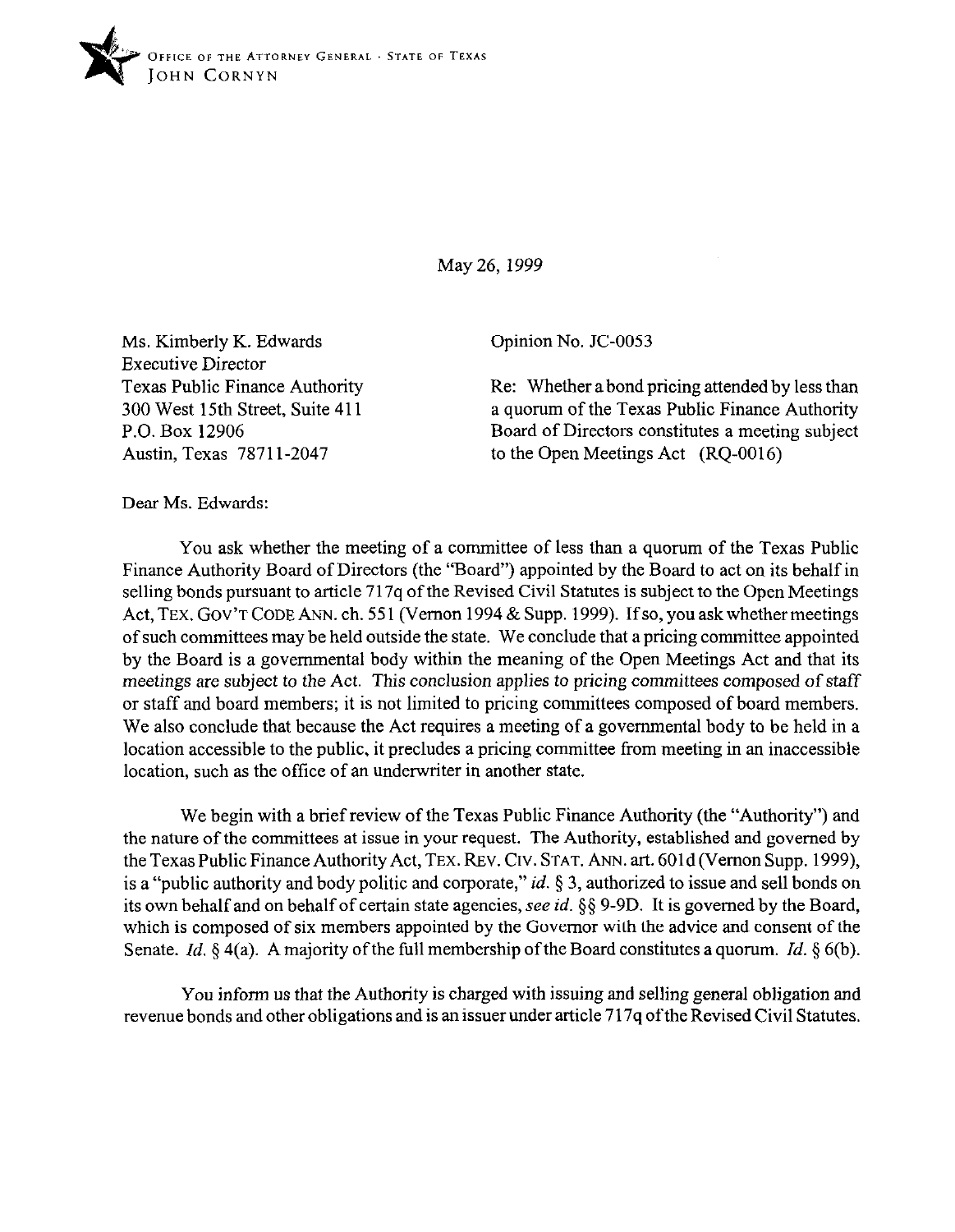Section 3 of article 717q requires a goveming body authorized to act on behalf of an issuer' to adopt an ordinance, order or resolution authorizing the sale of bonds and permits the governing body to designate one or more officers or employees to act on its behalf in selling bonds. See *id. art.* 717q, 5 3. Section 3 provides in pertinent part:

> The issuance of obligations shall be authorized by resolution, order, or ordinance of the governing body of an issuer, which resolution, order, or ordinance shall fix the maximum amount of obligations to be issued or, if applicable, the maximum principal amount which may be outstanding at any time, the maximum term obligations issued and delivered pursuant to such authorization shall be outstanding, the maximum interest rate to be borne by the obligations, the manner of sale (which may be by either public or private sale), price, form, terms, conditions, and the covenants thereof. The *resolution,* order, or ordinance authorizing the issuance of obligations may provide for the designation of a paying agent and registrar for the obligations and *may authorize one or more*  designated officers or employees of the *issuer* to act on behalf of the *issuer from time to time in the selling and delivering of obligations authorized andfrxing the dates,price, interest rates, interestpayment periods, and other procedures as may be specified in the resolution, order, or ordinance.* Obligations may be issued in such form or such denomination, payable at such time or times, in such amount or amounts or installments, at such place or places, in such form, under such terms, conditions, and details, in such manner, redeemable prior to maturity at any time or times, bearing no interest, or bearing interest at any rate or rates (either fixed, variable, floating, adjustable, or otherwise, all as determined in accordance with the resolution, order, or ordinance providing for the issuance of the obligations, which resolution, order, or ordinance may provide a formula, index, contract, or any other arrangement for the periodic determination of interest rates), not to exceed the maximum net effective interest rate allowed by law and may be signed or otherwise executed in such manner, with manual or facsimile signatures, and with or without a seal, all as shall be specified by the governing body of the issuer in the resolution, order, or ordinance authorizing the issuance of the obligations.

*Id.* (emphasis added).

<sup>&</sup>lt;sup>14</sup>Governing body" in article 717q means "the board, council, commission, commissioners court, or other **designated body (acting either individually or jointly, when authorized by law) authorized by law to issue bonds for or**  on behalf of an issuer." TEX. REV. CIV. STAT. ANN. art. 717q, § 1(7) (Vernon Supp. 1999).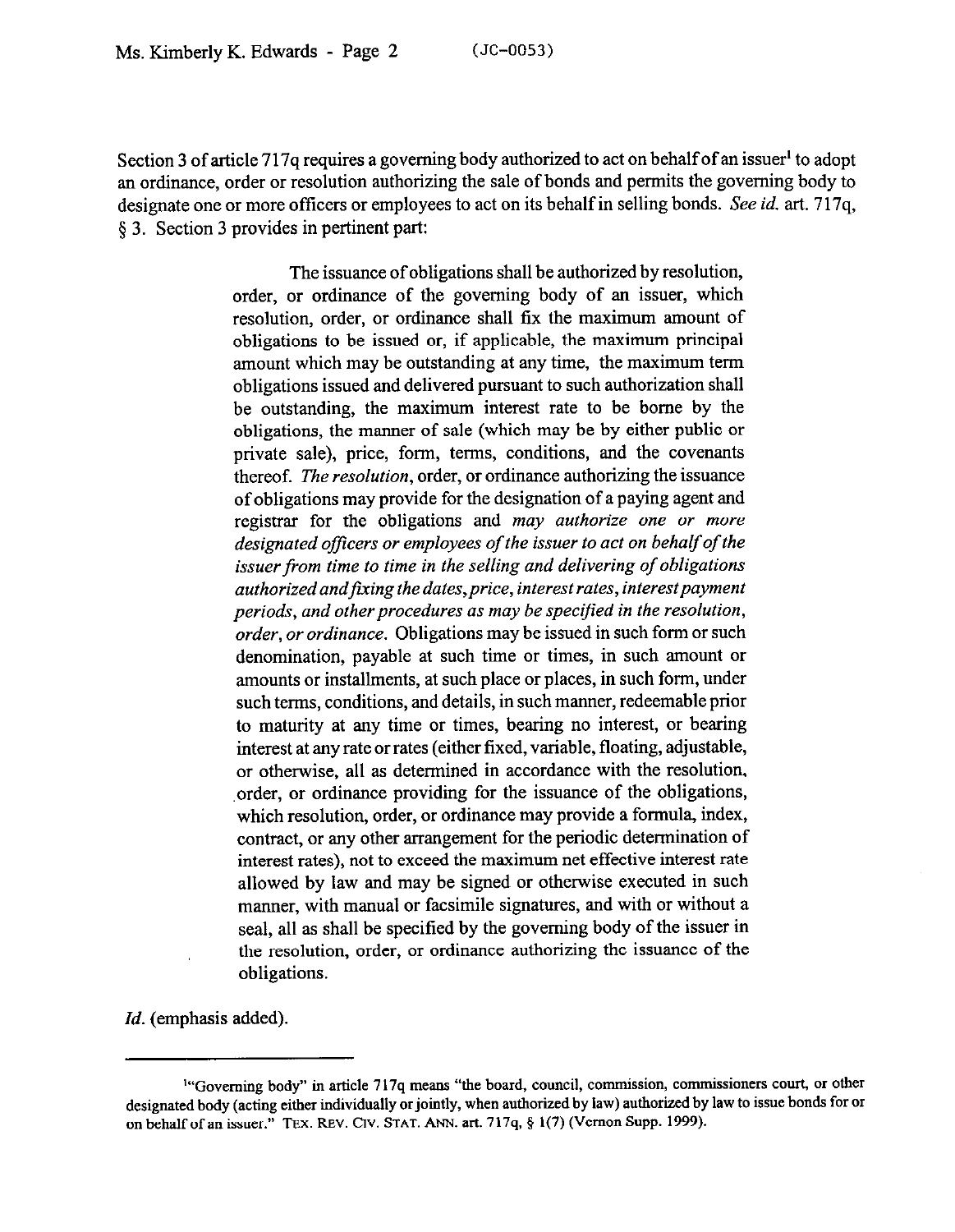You explain that when the Board sells bonds pursuant to a negotiated sale (as opposed to a competitive sale, for which bids are opened in a public meeting), it appoints one or more of its offtcers or employees under the authority of section 3 "to serve as a pricing committee to negotiate the final terms and conditions of the bond sale within the parameters established in the bond resolution and [to] complete the sale by signing a bond purchase contract." Letter from Ms. Kimberly K. Edwards, Executive Director, Texas Public Finance Authority, to Honorable John Comyn, Texas Attorney General 2 (Feb. 1,1999) (on file with Opinion Committee) [hereinafter "Request Letter"]. "[Alfter the Board has established the general parameters for the pricing and other terms and conditions of the bonds in the bond resolution, which it adopts in a public meeting, the exact, technical features of the bonds can be established through negotiations between the issuer and the underwriter to maximize investor demand on the day of pricing and thus lower interest rates." *Id.* You state that "[a]lthough the pricing committee exercises some discretion with respect to fixing the final terms of the sale, the discretion is limited to action within the provisions of the bond resolution" adopted by the Board. *Id.* at 3. You also inform us that typically the meetings of pricing committees occur on the premises of the underwriter's trading desk, often in New York City or other financial centers outside the state, see *id.* at 2,6, and explain that the presence of a pricing committee at the underwriter's office "ensures meaningful negotiations, and guarantees that persons with the authority to act are available to respond to market conditions," *id.* at 6. We understand from the facts presented in your letter that after the Board establishes the parameters of the sale in the resolution and appoints the pricing committee, the pricing committee negotiates the sale and executes the bond purchase contract. No further action is taken by the Board.

With this background, we turn to your questions. Again, you ask whether the meeting of a pricing committee composed of two or more but less than a quorum of the Authority's Board appointed by the Board pursuant to a resolution under section 3 of article 717q is subject to the Open Meetings Act. If so, you ask whether meetings of pricing committees may be held outside the state.

Based on the facts you have provided, we conclude that a pricing committee appointed by the Board pursuant to section 3 of article 717q to negotiate and finalize a bond sale is itself a "governmental body" subject to the Act. For purposes of the Act, the term "governmental body" is defined to include "a board, commission, department, committee, or agency within the executive or legislative branch of state government that is directed by one or more elected or appointed members." TEX. GOV'T CODE ANN. § 551.001(3)(A) (Vernon 1994). In addition, the Act defines a "meeting" as "a deliberation between a quorum of a governmental body, or between a quorum of a governmental body and another person, during which public business or public policy over which the governmental body has supervision or control is discussed or considered or during which the governmental body takes formal action." *Id.* 6 551.001(4). Because the Act defines a meeting to involve discussion, consideration or final action on public business or public policy over which the governmental body has supervision or control, see *id.,* a governmental body must have the authority to supervise or control public business or policy in order to fall within the Act's scope. See Gulf *Regional Educ. Television Aff. v. University of Houston, 746 S.W.2d 803, 809 (Tex. App.–Houston* [14th Dist.] 1988, writ denied). For this reason, Attorneys General have concluded that bodies that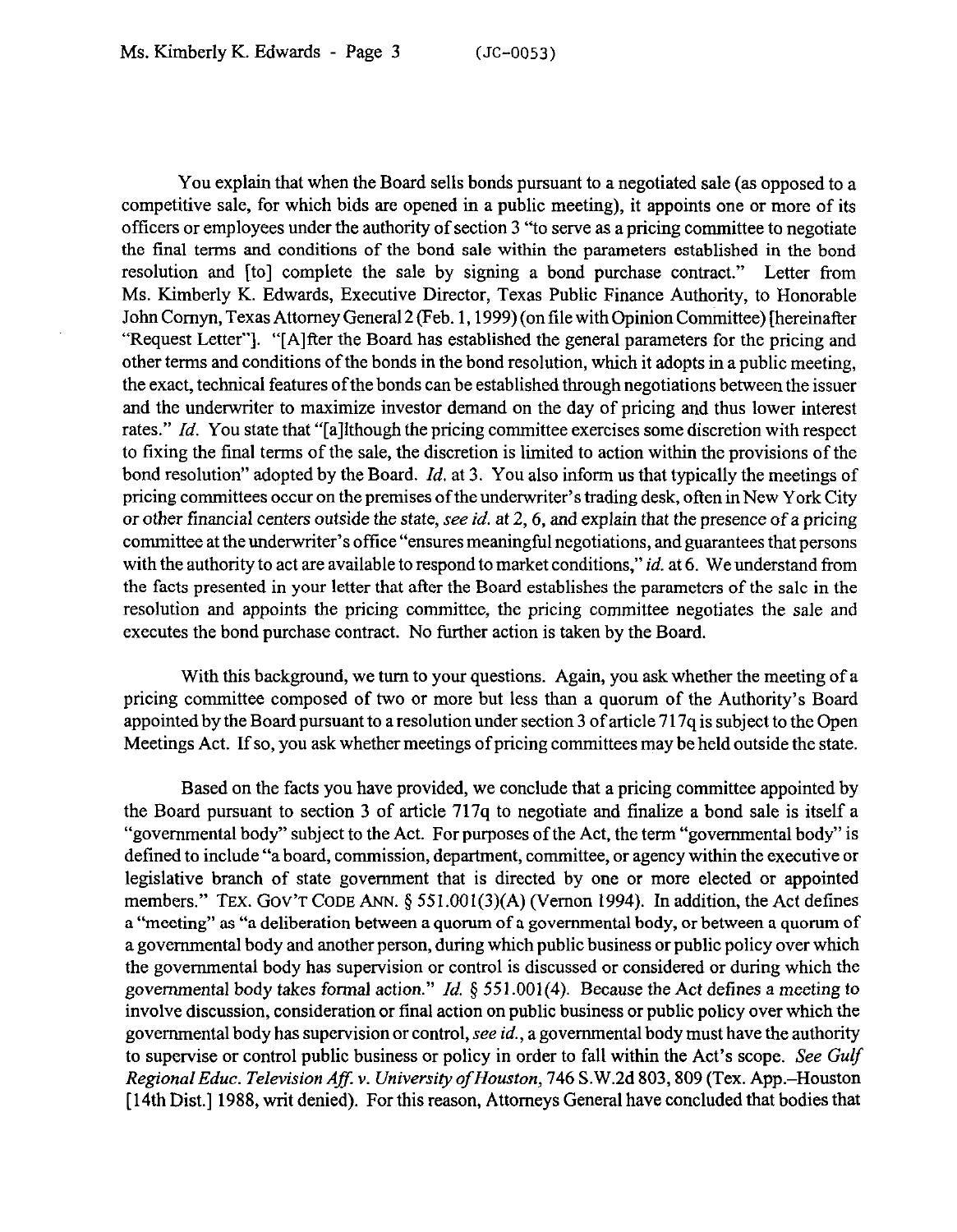would otherwise fall within the definition of a state-level governmental body set forth in section  $551.001(3)$ (A) that have merely advisory duties are not subject to the Act. See, e.g., Tex. Att'y Gen. Op. Nos. JM-331 (1985) (citizens advisory panel to state agency with no power to supervise or control public business not subject to the Act); H-994 (1977) (university committee that made recommendations to board of regents regarding selection of administrative officers not subject to the Act); Tex. Att'y Gen. LO-97-058, at 5-6 (Texas Funeral Service Commission complaint review committee not subject to Act when it meets informally with licensees to make recommendations to full Commission); LO-93-64 (student fee advisory committee at a public university that made recommendations for consideration by board of regents not subject to the Act).

As you describe the pricing committees, the committee members are appointed by the Board pursuant to a resolution under section 3 of article 7 17q and are authorized pursuant to the resolution to negotiate and commit to bond sale terms and to execute a bond purchase contract on behalf of the Board. Based on these facts, we believe a pricing committee is a "committee  $\dots$  within the executive ... branch ... that is directed by one or more ... appointed members," TEX. GOV'T CODE ANN. § 551.001(3)(A) (Vernon 1994), members appointed by the Board pursuant to section 3 of article 717q. Given that pricing committee members are appointed by the Board pursuant to **statutory** authority, a pricing committee falls within this definition regardless ofits composition, *i.e.,*  whether it is composed of board members, staff, or a combination of the two. Furthermore, because a pricing committee is authorized to negotiate the terms of a bond sale and to execute a bond purchase contract without any further action by the Board, it has control over public business. Accordingly, we conclude that a pricing committee appointed by the Board pursuant to section 3 of article 717q is itself a governmental body within the Act's definition of the term. See Tex. Att'y Gen. LO-97-058, at 3-5 (Texas Funeral Service Commission complaint review committee consisting of two Commission members and others that was delegated authority to investigate complaints and supervise investigations exercised and controlled public business and was itself a governmental body subject to the Act when it reviewed investigations). Again, we stress that this conclusion is not limited to pricing committees composed of board members; it applies with equal force to pricing committees composed of staff or staff and board members. See *id.* 

You urge us to conclude that a pricing committee is not subject to the Act because a "pricing committee acts only after the full Board has deliberated the material terms of the bond issue in an open meeting and adopted a resolution governing the sale" and because "the activities of the pricing committee must be carried out only upon and within the limits of the Board's delegation, which occurs in an open meeting. Although the pricing committee exercises some discretion with respect to fixing the final terms of the sale, the discretion is limited to action within the provisions of the bond resolution already adopted by the Board." Request Letter, *supra*, at 3. You also describe a pricing committee's duties as "technical and ministerial in carrying out the policy direction and decisions of the full Board as set out in the bond resolution." *Id.* at 5. Elsewhere in your letter, however, you state that a pricing committee's "ability to negotiate and renegotiate is extremely important to ensuring that the Authority is borrowing for the State at the lowest possible cost," *id.,*  and that the presence of a pricing committee at the underwriter's office "ensures meaningful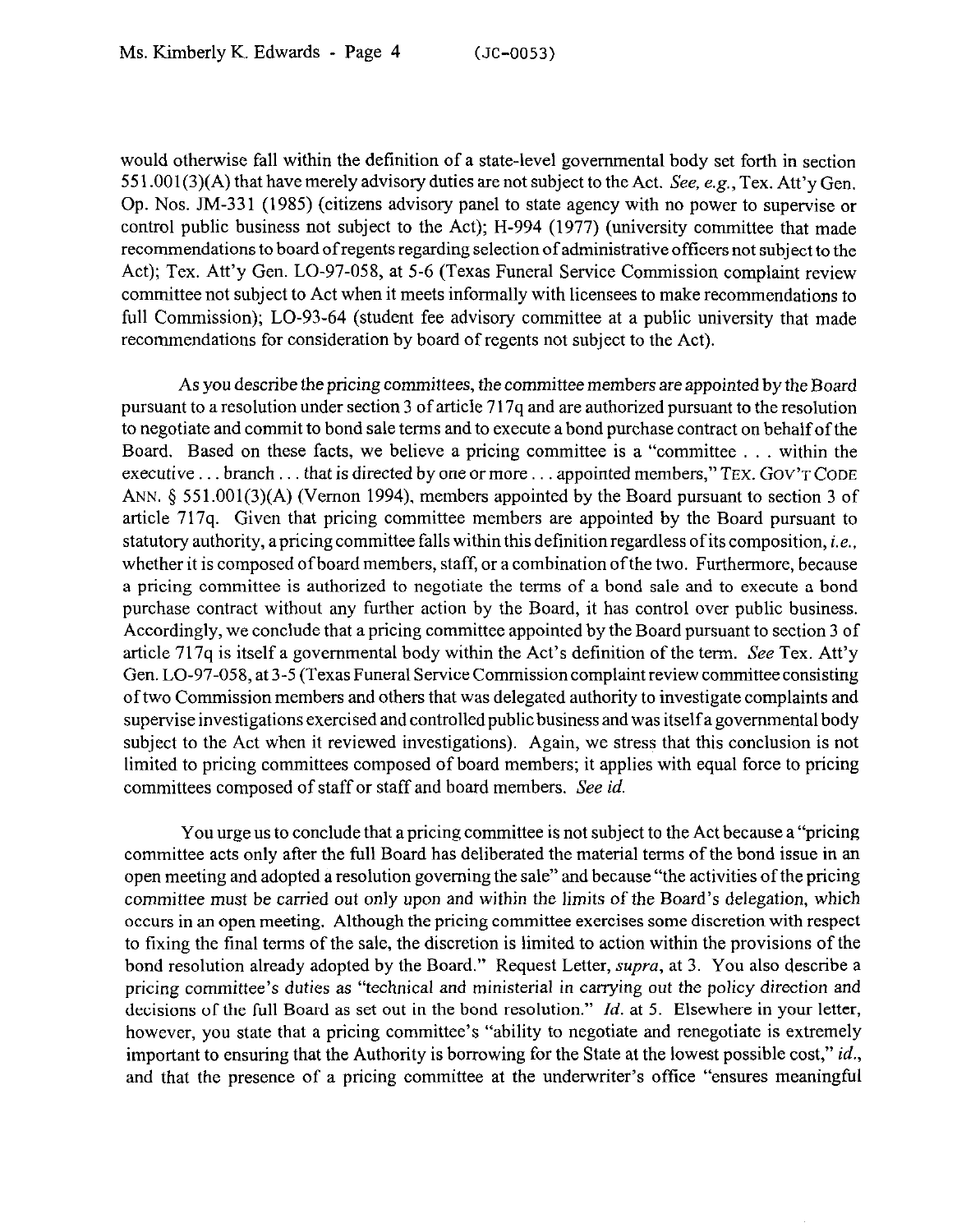negotiations, and guarantees that persons with the authority to act are available to respond to market conditions," see *id.* at 6, thus indicating that pricing committees exercise substantial authority.

You contend, in essence, that a pricing committee does not control public business within the meaning of the Act because a committee's discretion is limited in advance by the Board. While we are not aware of any judicial or attorney general opinion addressing an analogous situation, we believe that existing opinions of this office resolve your contention. This office has concluded that a governmental body need not have total and complete control over public business or public policy in order to be subject to the strictures of the Act. In Attorney General Opinion DM-284, for example, this office considered whether several associations established under the Insurance Code were governmental bodies subject to the Act. See Tex. Att'y Gen. Op. No. DM-284 (1994). The opinion concluded that although the former State Board of Insurance and the Commissioner of Insurance exercised some control over these associations and the associations were not completely autonomous, they were nevertheless subject to the Act because they were not merely advisory bodies and exercised some control and supervisory authority over public business. See *id.* at 4; see also Tex. Att'y Gen. Op. No. H-438 (1974) (governmental body need not exercise complete control over public business in order to be subject to the Act; supervision over public business is sufficient). Here, although the Board's resolution may limit the discretion of a pricing committee, it appears that a resolution also authorizes a committee to exercise substantial delegated authority within those limits to negotiate bond sale terms and to execute a bond purchase contract on the Board's behalf without subsequent action by the Board. Because a pricing committee exercises authority *over a*  bond sale that is not contingent on subsequent Board action, we believe that a pricing committee exercises sufficient control over public business to constitute a governmental body within the meaning of the Act.

Now we address whether a pricing committee may hold its meetings in the office of an underwriter in New York City or another financial center outside the state. We conclude that the Act requires a meeting of a governmental body to be held in a location accessible to the public and therefore precludes a pricing committee from meeting in an inaccessible location, such as the office of an underwriter in another state. The Act does not contain any language governing meeting locations, and we have not been able to locate any Texas judicial or attorney general opinion addressing this issue. Our conclusion is based on the language of the Act, which presupposes that a meeting is physically accessible to the public.

"The Act is intended to safeguard the public's interest in knowing the workings of its governmental bodies." *Cox Enterprises, Inc. Y. Board of Trustees, 706* S.W.2d 956, 960 (Tex. 1986). To this end, section 551.002 of the Government. Code provides that every meeting of a governmental body must be open to the public except as provided elsewhere in the Act. See **TEX.**  GOV'T CODE ANN. § 551.002 (Vernon 1994). We believe that section 551.002 requires that a meeting must be physically accessible to the public. While a governmental body may conduct closed sessions regarding certain matters, see *id.* \$5 551.071-.085 (Vernon 1994 & Supp. 1999) (bases for executive sessions), it may do so only if the governmental body first meets in open session, see *id.* 5 551.101 (Vernon 1994). Again, the announcement that a governmental body will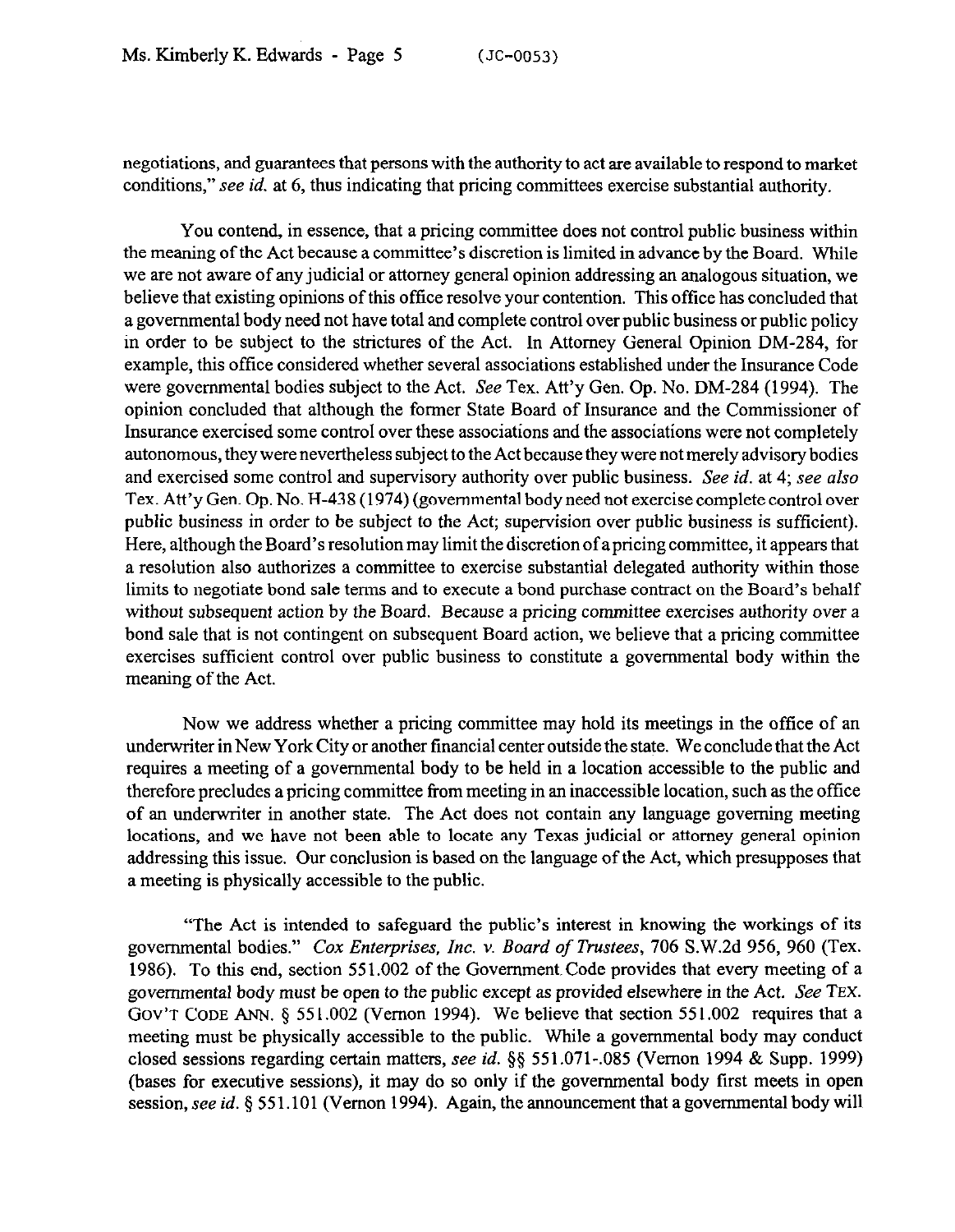meet in executive session must be physically accessible to the public. Even the recent provision authorizing a governmental body to conduct a meeting by videoconference call assumes that members of the public will have physical access to each location of the meeting where a member of the governmental body will be physically present. See *id.* 5 55 1.126(d) (Vernon Supp. 1999)("Each of the locations shall be open to the public during the open portions of the meeting.").<sup>2</sup>

We note that section 551.001(4) of the Act provides that the term "meeting" does not include the attendance of a quorum of a governmental body at a regional, state or national convention or workshop "if formal action is not taken and any discussion of public business is incidental to the ... convention<sup>[]</sup> or workshop." *Id.* § 551.001(4) (Vernon 1994). Section 551.001(4) allows members of a governmental body to participate in certain types of conventions or workshops held outside the governmental body's jurisdiction if the members do not take final action or deliberate regarding public business. Section 551.001(4) does not authorize a governmental body to hold a meeting at a location inaccessible to the public,

In sum, although no provision of the Act mandates where meetings must be held or expressly prohibits a governmental body from holding a meeting at an inaccessible location, the Act's provisions assume that meetings will be held in locations accessible to the public. A meeting held in an inaccessible location would violate the Act. Whether a meeting location is accessible to the public for purposes of the Open Meetings Act is ultimately a question of fact, however, and may depend upon, for example, the type of governmental body, the nature of the interested public, the meeting location, and its distance from the governmental body's jurisdiction. *See, e.g., Wiedemann v. Town of Hilton Head Island,* 500 S.E.2d 783, 785-86 (S.C. 1998) (town council required to demonstrate necessity of holding workshop at private club 45 miles outside city's municipal limits); *Rhea Y. School Bd. ofAlachua County,* 636 So.2d 1383, 1386 (Fla. Dist. Ct. App. 1994) (meeting of county school board held 100 miles from board's headquarters at convention hotel did not afford citizens of county reasonable opportunity to attend); Kan. Att'y Gen. Op. Nos. 86-153 (meeting of Kansas Dental Board in Kansas City, Missouri at dental school reunion not inaccessible to the interested public for purpose of Kansas Open Meetings Act); 82-133 (retreat of Kansas municipal governing body in Colorado mountains unreasonably inaccessible to residents of municipality and would violate Kansas Open Meetings Act). Although this office is not a trier of fact and may not be able to resolve this fact-bound issue in other instances,<sup>3</sup> we find it highly unlikely that a meeting of a Texas governmental body in an underwriter's oftice in New York City, half a continent's distance from the state, is accessible to the public for purposes of the Texas Open Meetings Act.

<sup>&</sup>lt;sup>2</sup>The Seventy-sixth Legislature has enacted, and the Governor has signed into law, Senate Bill 1368, which renumbers section 551.126, added by Act of May 30, 1997, 75th Leg., R.S., ch. 1038, § 2, 1997 Tex. Gen. Laws 3896, 3897, as section 551.127. See Act of April 23, 1999, 76th Leg., R.S., S.B. 1368, 5 19.01(50) (1999) (enacting nonsubstantive corrections to various codes) (effective September 1, 1999).

<sup>&</sup>lt;sup>3</sup>See Tex. Att'y Gen. Op. Nos. JC-0007 (1999) at 5 ("[t]his office does not make fact findings"); DM-383 (1996) at 2 (questions of fact are inappropriate for opinion process); DM-98 (1992) at 3 (questions of fact cannot be resolved in opinion process); H-56 (1973) at 3 (improper for Attorney General to pass judgment on matter that would be question for jury determination); M-187 (1968) at 3 (Attorney General cannot make factual findings).